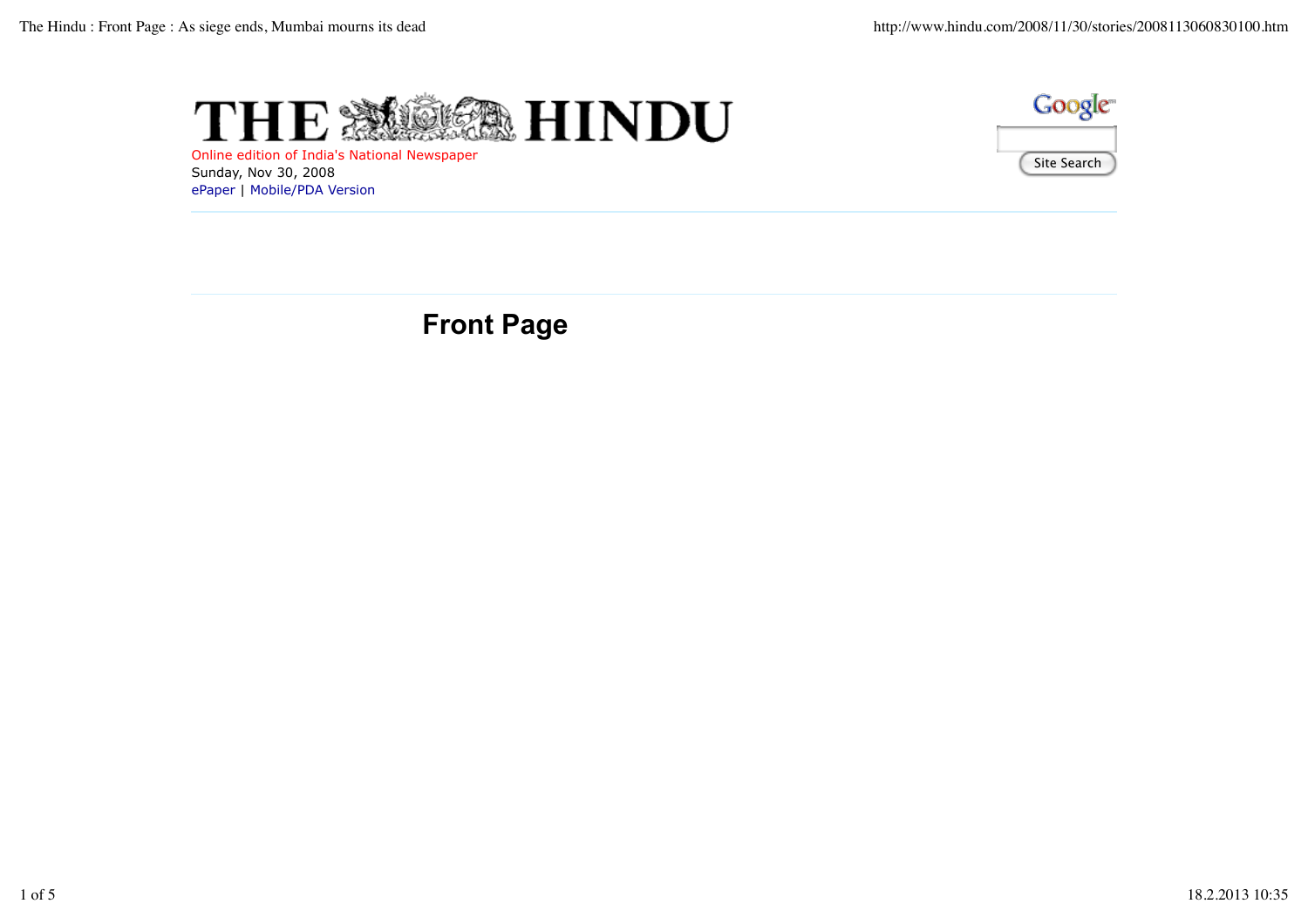AdChoices<sup>1</sup>

**MBA Without Bachelor**

News: ePaper | Front Page | National | Tamil Nadu | Andhra Pradesh | Karnataka | Kerala | New Delhi | Other States | International | Business | Sport | Miscellaneous | Engagements | Advts: Retail Plus | Classifieds | Jobs | Obituary |

Front Page college.ch

*their lives*

e\* [□]

#### **As siege ends, Mumbai mourns its dead** Online MBA in

Meena Menon and Rahi Gaikwad

fromTop British University free catalogue

18 months

m.

 $-$  AP

*9 terrorists killed, one arrested; 20 security personnel among 183 who lost*



*A job done:* **A commando shows the victory sign from a window of the Taj Mahal Hotel in Mumbai on Saturday morning, soon after the siege of the hotel ended.**

MUMBAI: The raging fires and fierce gun battles came to an end on Saturday morning as the city came to grips with one of the worst terror attacks it has



### **News Update**

Stories in this Section

- e-mail came from Pakistan
- As siege ends, Mumbai mourns  $\bullet$ its dead
- **Too early for Directors General** to meet: Zardari
- Zardari: if evidence points to any group in my country, I shall take the strictest action
- We are duty-bound to help: Mulford
- Pointed intelligence warnings preceded attacks
- Thousands bid tearful adieu to bravehearts
- Calm returns to Oberoi/Trident
- **Mumbai Aftermath**
- Beyond the line of duty
- $\bullet$  How the Taj  $-$  the war zone  $$ was reclaimed
- Ratan Tata asserts his resolve
- Taj denies staff involvement
- They battled the flames
- Don't come up, I will handle them, said the hero
- Labradors play key role in operation
- Why the action took as long as it did
- Heritage building stands ravaged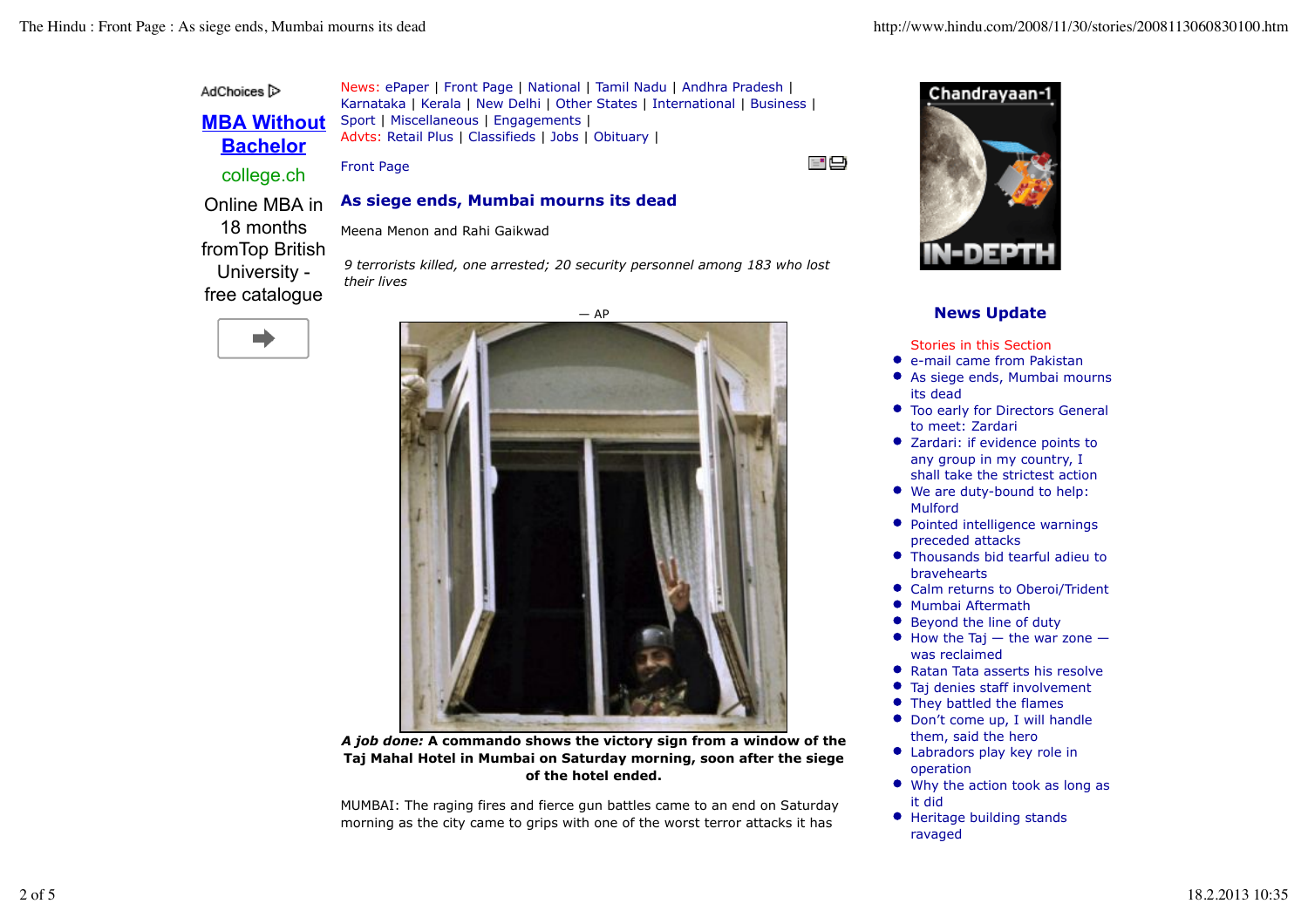ever faced. Sixty hours after terrorists took over the landmark Taj Mahal hotel, the massive operation by the National Security Guard (NSG) came to a close around 8.30 a.m. on Saturday. Four terrorists were killed and the hotel is being "sanitised."

A total of 183 people lost their lives in the attacks  $-20$  security personnel, 141 other Indians and 22 foreign nationals. The number of injured persons has been put at 327.

The heavily armed terrorists could have killed at least 5,000 people in Mumbai, said Deputy Chief Minister R.R. Patil. They were so heavily armed and so well prepared that the damage could have been catastrophic, he added.

Nine terrorists were killed and one arrested. The arrested person, Mohammed Ajmal Mohammed Amir Kasab, was remanded to police custody till December 11.

Chief Minister Vilasrao Deshmukh said there was no evidence that two of the terrorists killed were British Pakistani nationals. The nationalities of the terrorists were being ascertained.

The final leg of the Taj operations began around 3.35 a.m. on Saturday with a wave of five explosions and heavy firing. A few minutes later, the combat got more intense as seven powerful explosions rocked the hotel within a span of 90 minutes. The firing too became heavy and incessant. Two huge fires engulfed rooms of the first and second floors and firefighters got into the action.

After the fires were doused, it appeared the end was in sight. Later, J.K. Dutt, who was in charge of the NSG operations, told the media that the operation had come to an end as the remaining three terrorists were killed. One was shot dead on Friday.

He said 22 bodies had so far been removed from the Taj, and work was still in progress. The body count could be much higher.

The city is far from normal and the horror of the terror attack continues to haunt its citizens. The Trident and Oberoi hotels, the scene of fierce gun battles and blasts, were cordoned off by the police and the Rapid action Force, while cleaning up operations are under way. Chairperson of the Oberoi Group P.R.S. Oberoi said that while Trident was sanitised, he still could not enter the Oberoi.

Police and security agencies have taken over the Nariman House, where terrorists were holed up for over two days.

- Our citizens not involved in Mumbai attacks: U.K.
- Our hands are clean: Pakistan
- Delhi polls by and large peaceful
- $\bullet$  Numbness to confidence a forty-hour ordeal
- For a community-led role in counter-terrorism
- V.P. Singh cremated
- Wickets fall like nine pins on day one
- $\bullet$  Talk to the Web  $-$  and it will talk back!
- NIC sees dip in auto insurance business
- Is this the most 'creative' game ever?
- Police lay down security standards for hotels
- For the departed
- Job well done
- Congress wins Pale
- Avian flu-hit birds culled
- Chhabildas Mehta passes away

#### Archives

Yesterday's Issue **Datewise** 

Features:

Magazine Literary Review Metro Plus Open Page Education Plus Book Review Business **SciTech** NXg Friday Review Cinema Plus Young World Property Plus Quest